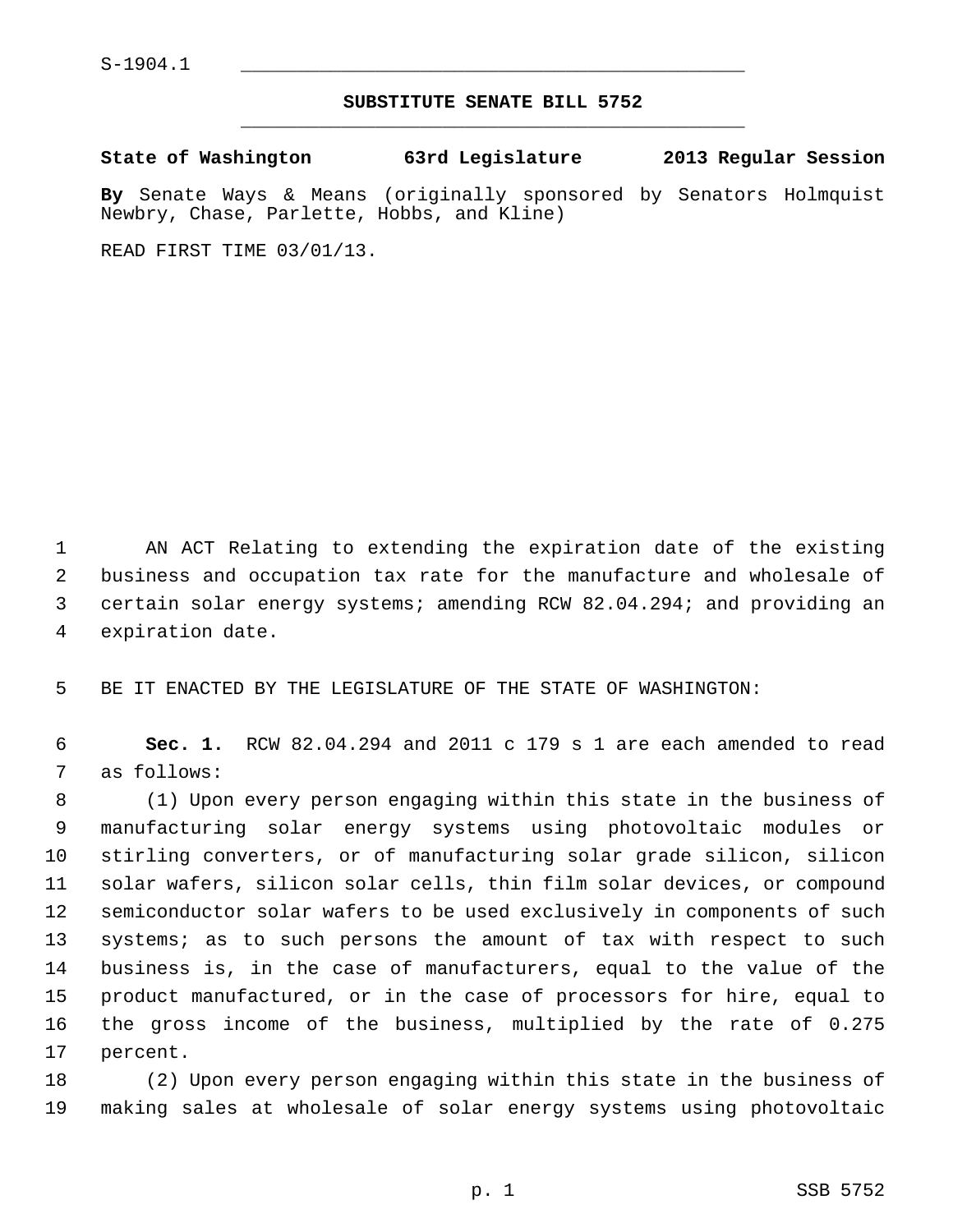1 modules or stirling converters, or of solar grade silicon, silicon 2 solar wafers, silicon solar cells, thin film solar devices, or compound 3 semiconductor solar wafers to be used exclusively in components of such 4 systems, manufactured by that person; as to such persons the amount of 5 tax with respect to such business is equal to the gross proceeds of 6 sales of the solar energy systems using photovoltaic modules or 7 stirling converters, or of the solar grade silicon to be used 8 exclusively in components of such systems, multiplied by the rate of 9 0.275 percent.

10 (3) Silicon solar wafers, silicon solar cells, thin film solar 11 devices, solar grade silicon, or compound semiconductor solar wafers 12 are "semiconductor materials" for the purposes of RCW 82.08.9651 and 13 82.12.9651.

14 (4) The definitions in this subsection apply throughout this 15 section.

16 (a) "Compound semiconductor solar wafers" means a semiconductor 17 solar wafer composed of elements from two or more different groups of 18 the periodic table.

19 (b) "Module" means the smallest nondivisible self-contained 20 physical structure housing interconnected photovoltaic cells and 21 providing a single direct current electrical output.

22 (c) "Photovoltaic cell" means a device that converts light directly 23 into electricity without moving parts.

24 (d) "Silicon solar cells" means a photovoltaic cell manufactured 25 from a silicon solar wafer.

26 (e) "Silicon solar wafers" means a silicon wafer manufactured for 27 solar conversion purposes.

28 (f) "Solar energy system" means any device or combination of 29 devices or elements that rely upon direct sunlight as an energy source 30 for use in the generation of electricity.

31 (g) "Solar grade silicon" means high-purity silicon used 32 exclusively in components of solar energy systems using photovoltaic 33 modules to capture direct sunlight. "Solar grade silicon" does not 34 include silicon used in semiconductors.

35 (h) "Stirling converter" means a device that produces electricity 36 by converting heat from a solar source utilizing a stirling engine.

37 (i) "Thin film solar devices" means a nonparticipating substrate on